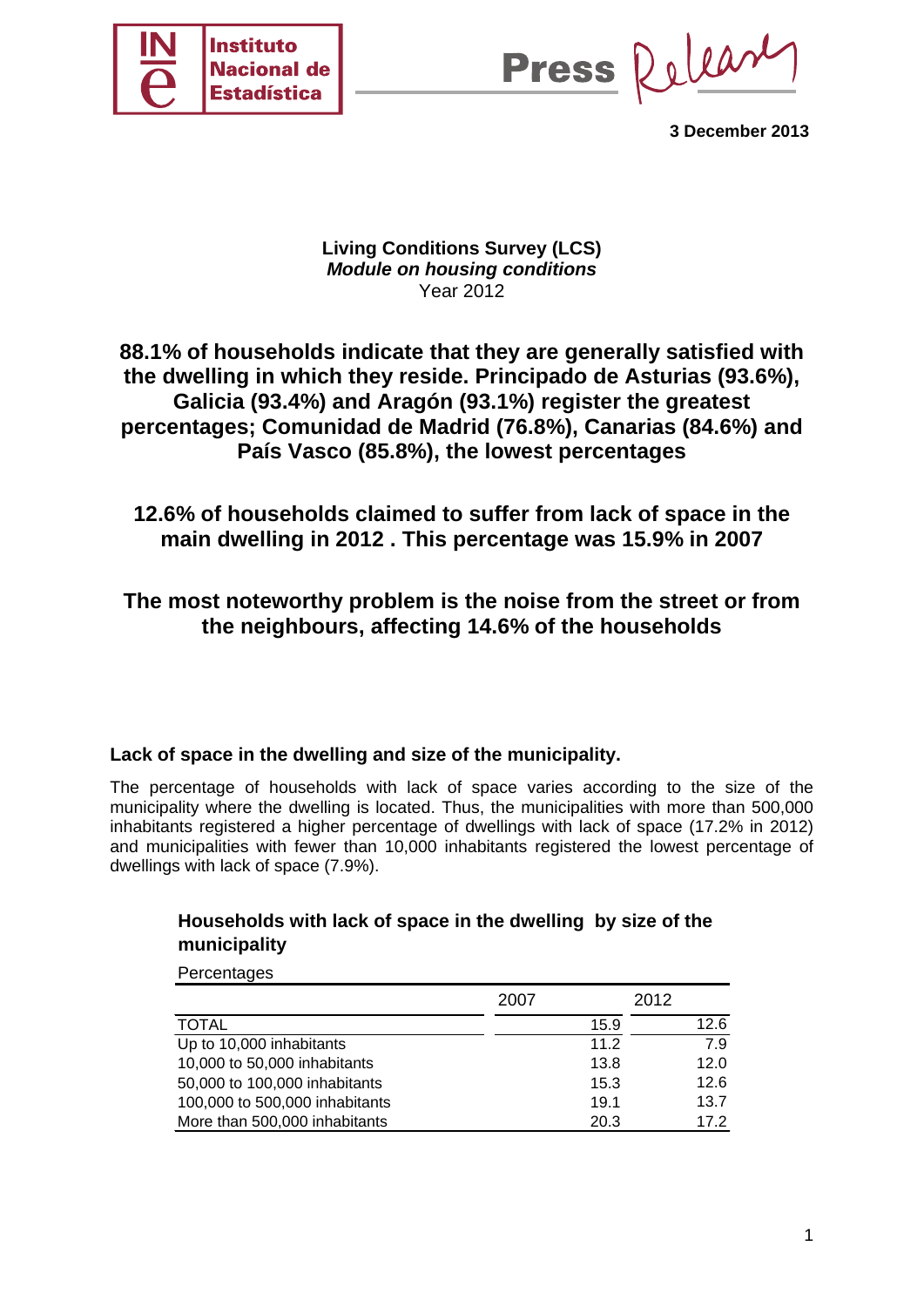#### **Availability of a warm enough temperature in winter and income in households**

Press Releary

17.9% of the households expressed that they cannot keep a warm enough temperature during the cold months. This percentage was 4.3 points higher than that registered in 2007.

The percentage of households that cannot keep the dwelling at an adequate temperature registers a decrease, as the average household income increases.

Thus, 25.6% of the households with a net average annual income below 15,000 euros could not keep the a warm enough temperature in winter in 2012. This percentage was reduced up to 10.8% for the households with an average income higher than 28,000 euros.

## **Percentages Household that cannot keep a warm enough temperature during the cold months by annual household income brackets**

|                        | 2007 | 2012 |
|------------------------|------|------|
| <b>TOTAL</b>           | 13.6 | 17.9 |
| Up to 15,000 euros     | 20.4 | 25.6 |
| 15,000 to 28,000 euros | 11.9 | 16.3 |
| More than 28,000 euros | 7.5  | 10.8 |

### **Households, by satisfaction with the dwelling and Autonomous Community**

In general terms, 88.1% of household expressed that they were satisfied with the dwelling in which they lived in 2012.

| <b>VVIIIIIIIIIII</b>    |           |                             |           |
|-------------------------|-----------|-----------------------------|-----------|
| Percentages             |           |                             |           |
| Autonomous              | Satisfied | <b>Autonomous Community</b> | Satisfied |
| Community               |           |                             |           |
| <b>Total</b>            | 88.1      | Comunitat Valenciana        | 88.3      |
| Andalucía               | 92.3      | Extremadura                 | 92.7      |
| Aragón                  | 93.1      | Galicia                     | 93.4      |
| Asturias, Principado de | 93.6      | Madrid, Comunidad de        | 76.8      |
| Balears, Illes          | 86.5      | Murcia, Región de           | 92.1      |
| Canarias                | 84.6      | Navarra, Comunidad Foral de | 92.0      |
| Cantabria               | 92.1      | País Vasco                  | 85.8      |
| Castilla y León         | 90.2      | Rioja, La                   | 92.7      |
| Castilla-La Mancha      | 90.6      | Ceuta                       | 62.1      |
| Cataluña                | 87.6      | Melilla                     | 98.4      |

#### **Households, by satisfaction with the dwelling and Autonomous Community**

The Autonomous Communities with the highest percentage of households considered satisfied were Principado de Asturias (93.6%), Galicia (93.4%) and Aragón (93.1%).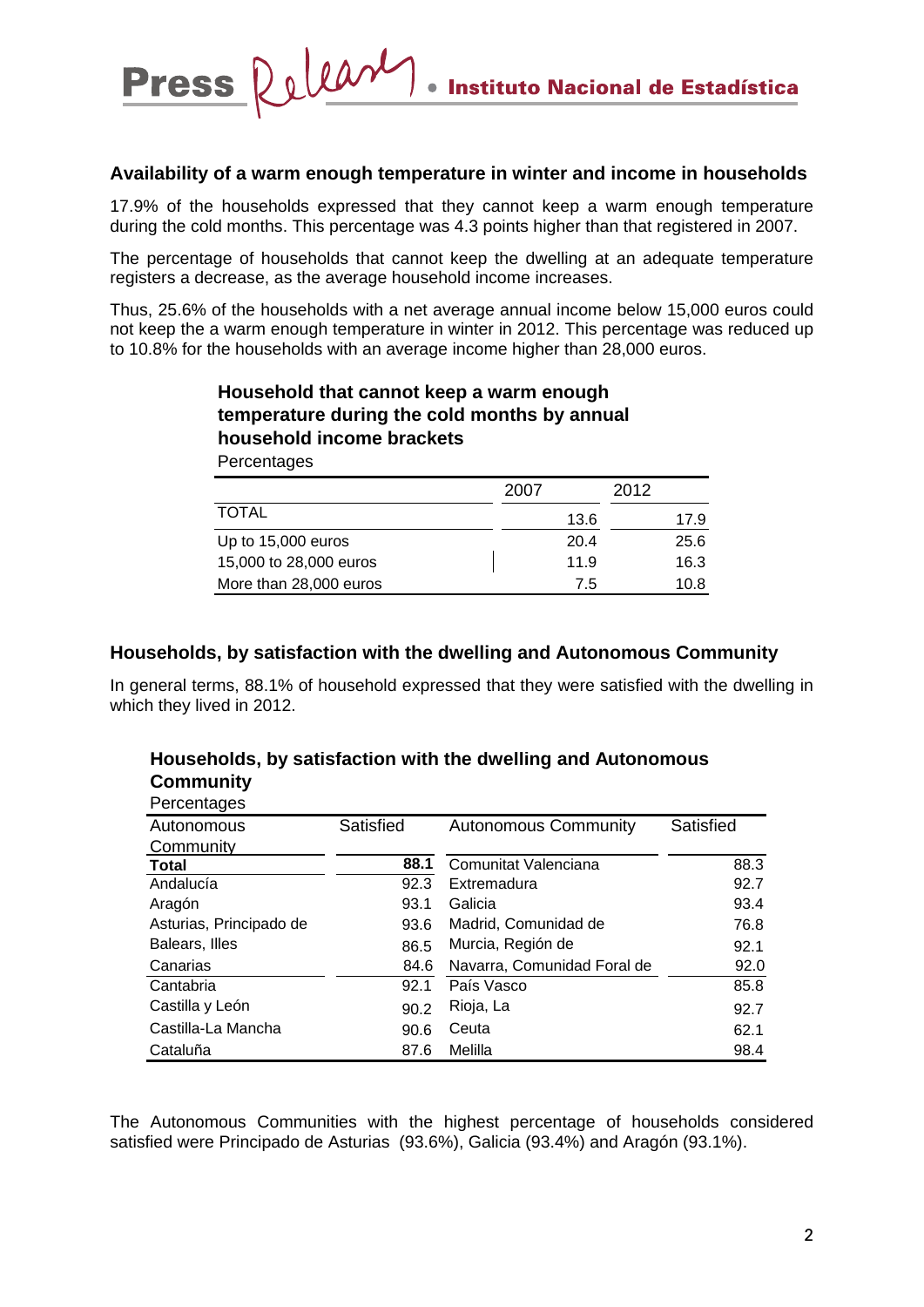Press Relear **Instituto Nacional de Estadística** 

In turn, the Autonomous Communities that registered the lowest percentages of households satisfied in 2012 were Comunidad de Madrid (76.8%), Canarias (84.6%) and País Vasco (85.8%).

### **Difficulty accessing certain services, by the size of the municipality**

Access to different services from the dwelling was an important factor in assessing the household living conditions.

In 2012, the services that were the most difficult to access for the households were the postal (16.3% had difficult access), primary health care services (14.0%) and compulsory education (13.8%).

In small municipalities small, the main problems of access were registered in banking services (22.7%), food stores (22.6%) and primary health care services (22.0%).

In general terms, the difficulty accessing certain services decreased considerably when the size of the municipality is bigger.

#### **Households, according to the difficulty accessing certain services, by the size of the municipality.** Percentages

|                                | Food stores | <b>Banking</b> | Postal   | Public    | Primary                 | Compulsory |
|--------------------------------|-------------|----------------|----------|-----------|-------------------------|------------|
|                                |             | services       | services | transport | health care<br>services | education  |
| Total                          | 12.3        | 13.7           | 16.3     | 10.0      | 14.0                    | 13.8       |
| Up to 10,000 inhabitants       | 22.6        | 22.7           | 19.7     | 21.7      | 22.0                    | 18.8       |
| 10,000 to 50,000 inhabitants   | 12.8        | 14.6           | 17.7     | 13.4      | 17.0                    | 14.6       |
| 50,000 to 100,000 inhabitants  | 11.6        | 13.9           | 19.6     | 11.8      | 12.7                    | 12.0       |
| 100,000 to 500,000 inhabitants | 8.8         | 10.2           | 14.8     | 7.3       | 9.4                     | 12.6       |
| More than 500,000 inhabitants  | 5.9         | 6.7            | 11.3     | 4.3       | 7.4                     | 9.5        |

Thus, 21.7% of the households residing in municipalities with less than 10,000 inhabitants had difficulties to access public transport in 2012, as compared with only 4.3% of the households in municipalities with more than 500,000 inhabitants.

### **Specific problems in relation to the dwelling and the size of the municipality**

74.8% of households stated not having any problems related to their dwelling in the year 2012. In turn, 14.6% of the households stated that they were affected by noise, 10.0% by crime and vandalism and 7.8% by pollution.

In contrast with the situation regarding the access to certain services, a greater size of the municipality means greater problems within the dwelling.

Thus, pollution affected 2.2% of the households in small municipalities and 12.6% in large municipalities. Noise affected 5.9% of the households in small municipalities and 18.0% of the households in municipalities with more than 500,000 inhabitants.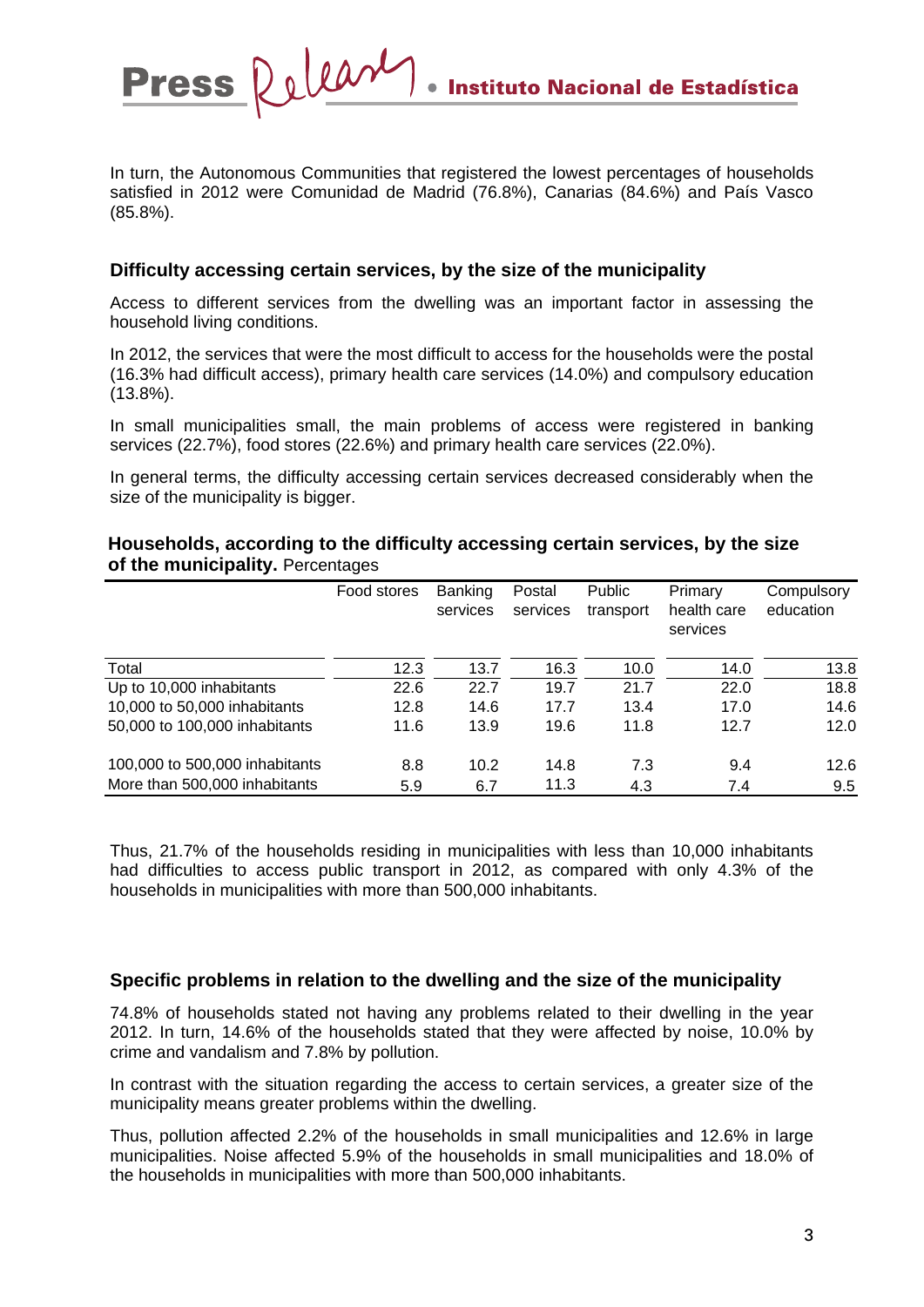Households in small municipalities suffered less crime (4.3%) than those located in larger municipalities (16.5%)

#### **Households that suffered certain problems in the dwelling, by size of the municipality Percentages**

|                                | Lack of<br>natural light | Noise from the<br>neighbours or<br>from outside | Pollution and other<br>environmental problems | Crime or<br>vandalism | No problems |
|--------------------------------|--------------------------|-------------------------------------------------|-----------------------------------------------|-----------------------|-------------|
| Total                          | 4.4                      | 14.6                                            | 7.8                                           | 10.0                  | 74.8        |
| Up to 10,000 inhabitants       | 3.3                      | 5.9                                             | 2.2                                           | 4.3                   | 87.1        |
| 10,000 to 50,000 inhabitants   | 3.1                      | 13.3                                            | 5.7                                           | 8.6                   | 78.1        |
| 50,000 to 100,000 inhabitants  | 5.2                      | 18.2                                            | 10.4                                          | 9.9                   | 71.4        |
| 100,000 to 500,000 inhabitants | 4.1                      | 18.7                                            | 10.0                                          | 11.5                  | 69.4        |
| More than 500,000 inhabitants  | 7.3                      | 18.0                                            | 12.6                                          | 16.5                  | 66.0        |